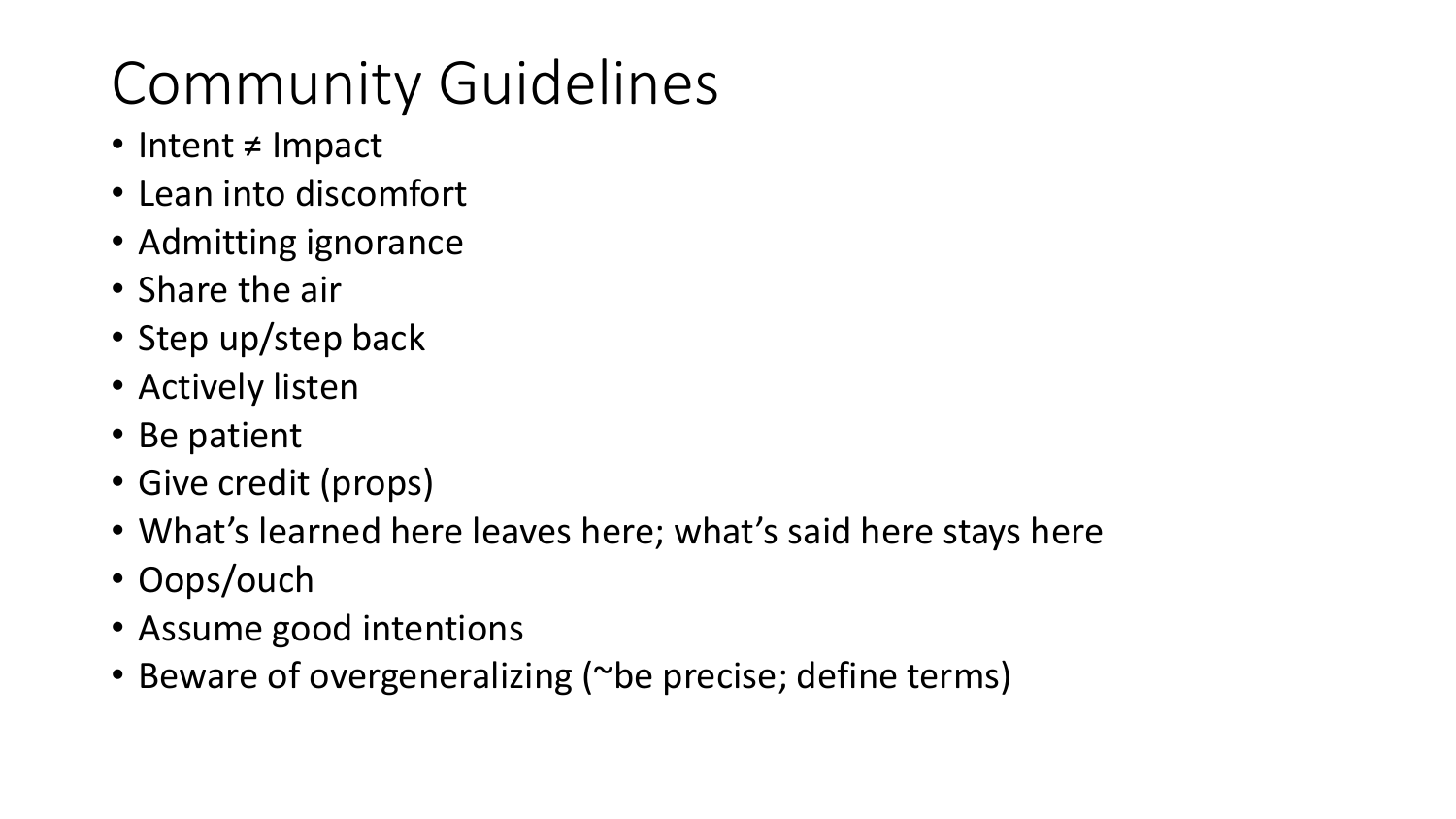# Asian American Model Minority Stereotype and Affirmative Action

Tanveer Karim Harvard University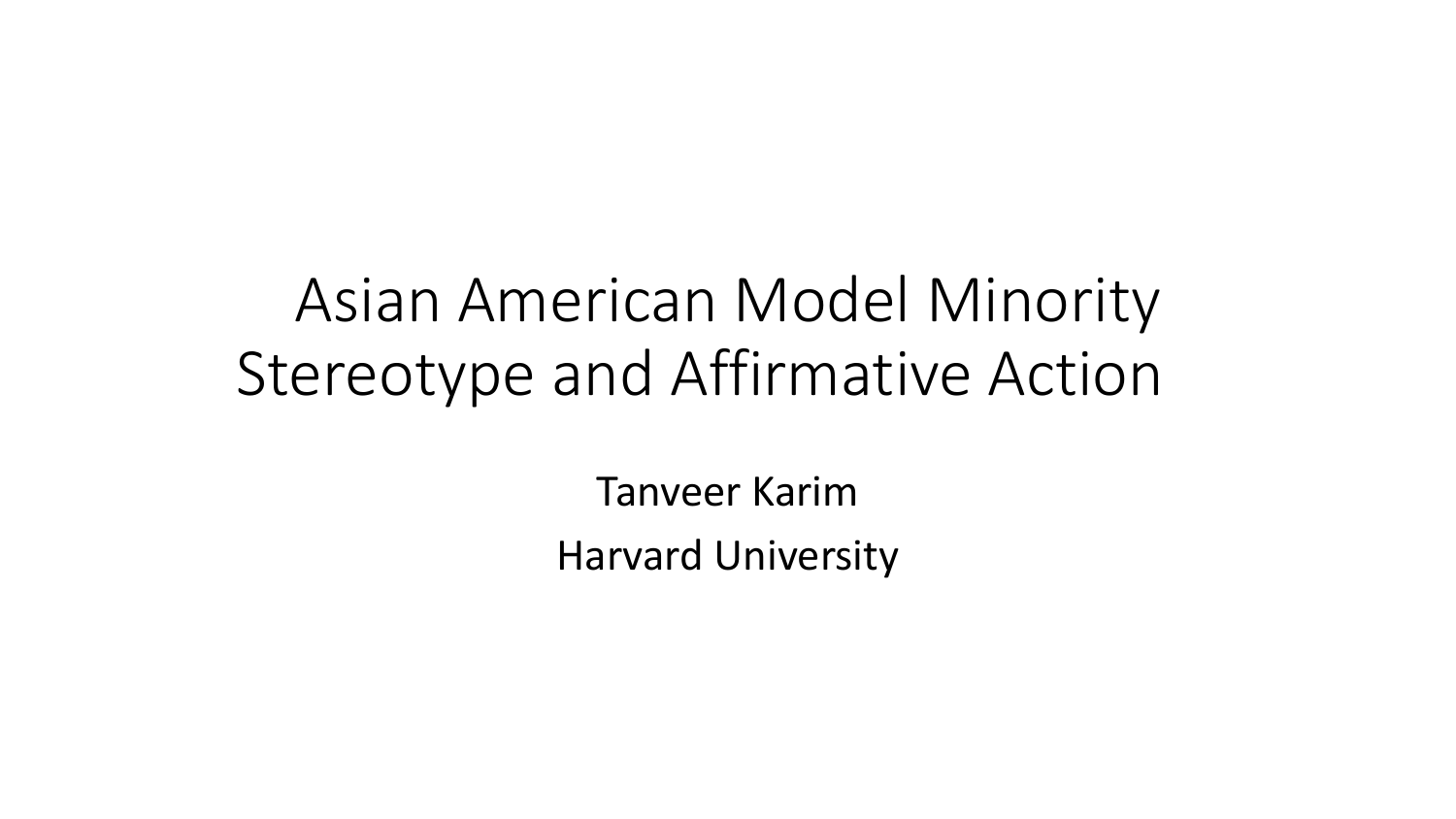### Who are Asian-Americans?

"A person having origins in any of the original peoples of the Far East, Southeast Asia, or the Indian subcontinent including, for example, Cambodia, China, India, Japan, Korea, Malaysia, Pakistan, the Philippine Islands, Thailand, and Vietnam." – *US Census Bureau*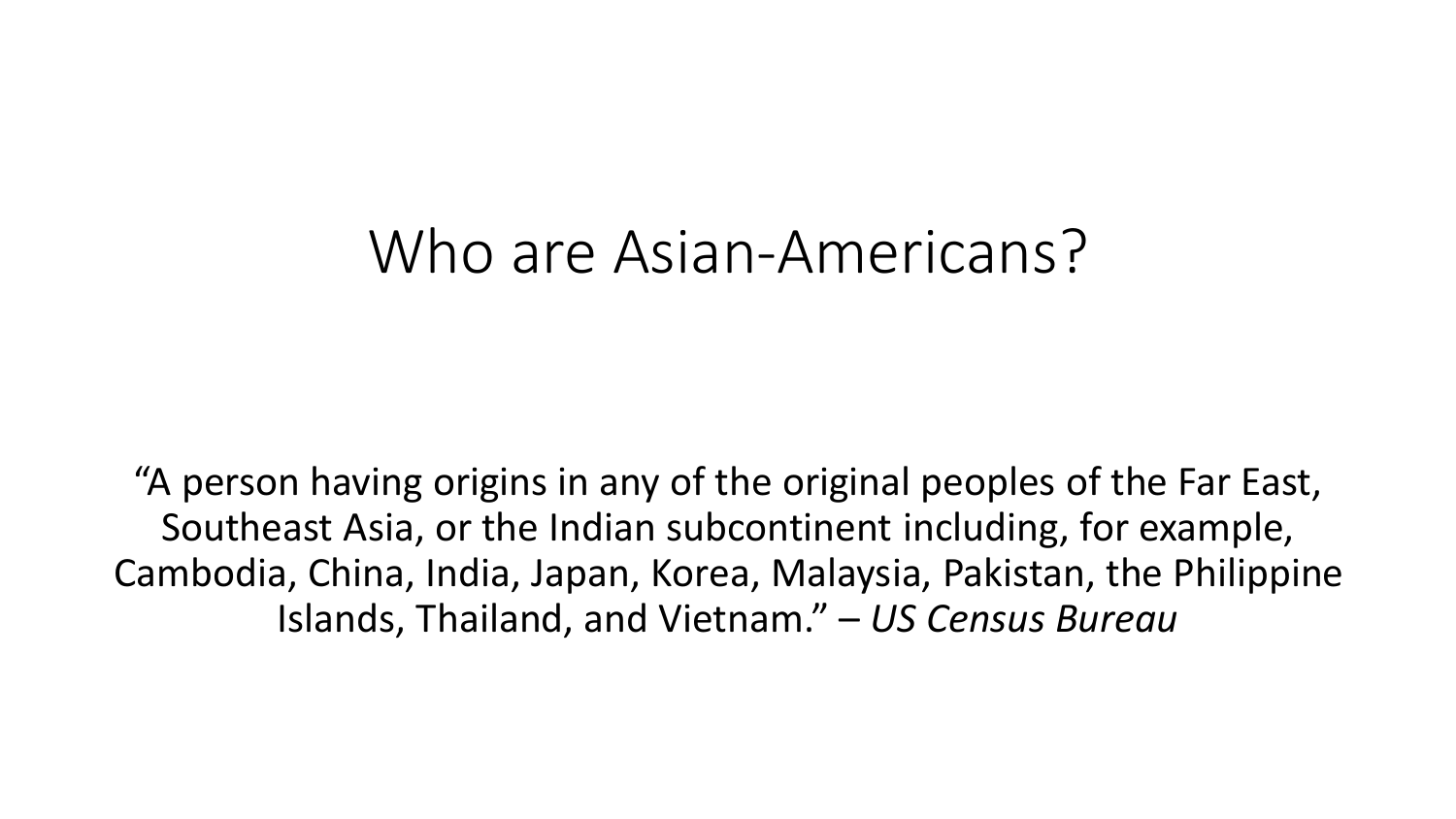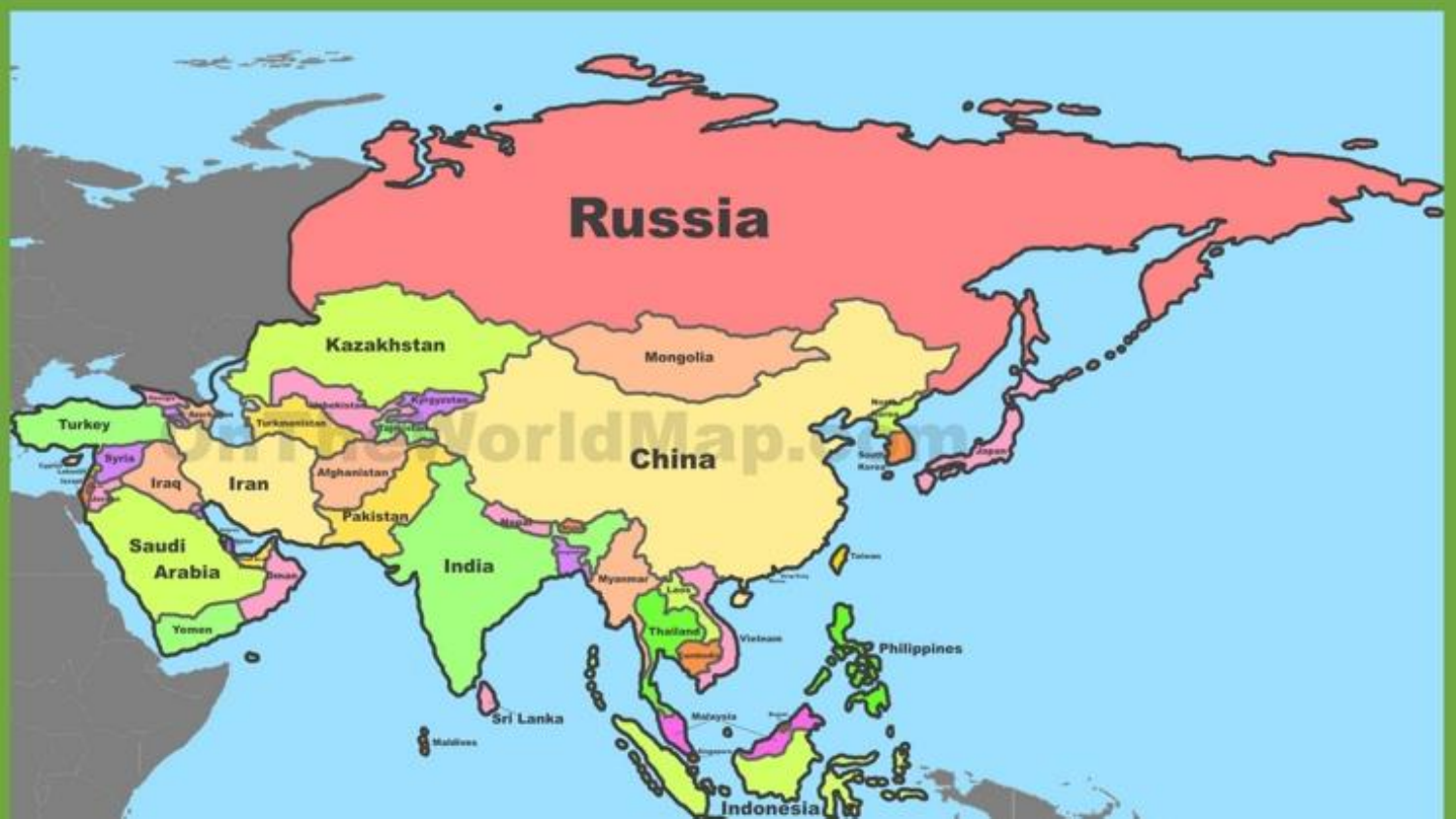#### Table 1: Asian American and Pacific Islander Ethnic Categories

|  | <b>Asian American</b> |                    | <b>Pacific Islander</b> |                    |  |
|--|-----------------------|--------------------|-------------------------|--------------------|--|
|  | Bangladeshi           | Laotian            | Carolinian              | Papua New Guinean  |  |
|  | <b>Bhutanese</b>      | Malaysian          | Chamorro                | Pohnpeian          |  |
|  | <b>Burmese</b>        | <b>Maldivian</b>   | <b>Chuukese</b>         | Saipanese          |  |
|  | Cambodian             | Nepalese           | Fijian                  | Samoan             |  |
|  | <b>Chinese</b>        | Okinawan           | Guamanian               | Solomon Islander   |  |
|  | Filipino              | Pakastani          | I-Kiribati              | <b>Tahitian</b>    |  |
|  | Hmong                 | Singaporean        | Kosraean                | <b>Tokelauan</b>   |  |
|  | Indian                | Sri Lankan         | Mariana Islander        | Tongan             |  |
|  | <b>Indo Chinese</b>   | Taiwanese          | <b>Marshallese</b>      | Yapese             |  |
|  | Iwo Jiman             | Thai               | Native Hawai'ian        | Polynesian         |  |
|  | Japanese              | <b>Vietnamese</b>  | Ni-Vanuatu              | <b>Micronesian</b> |  |
|  | Korean                | <b>Other Asian</b> | Palauan                 | <b>Melanesian</b>  |  |
|  |                       |                    |                         |                    |  |

Source: U.S. Census Bureau, 2000, Summary File 1, 2000.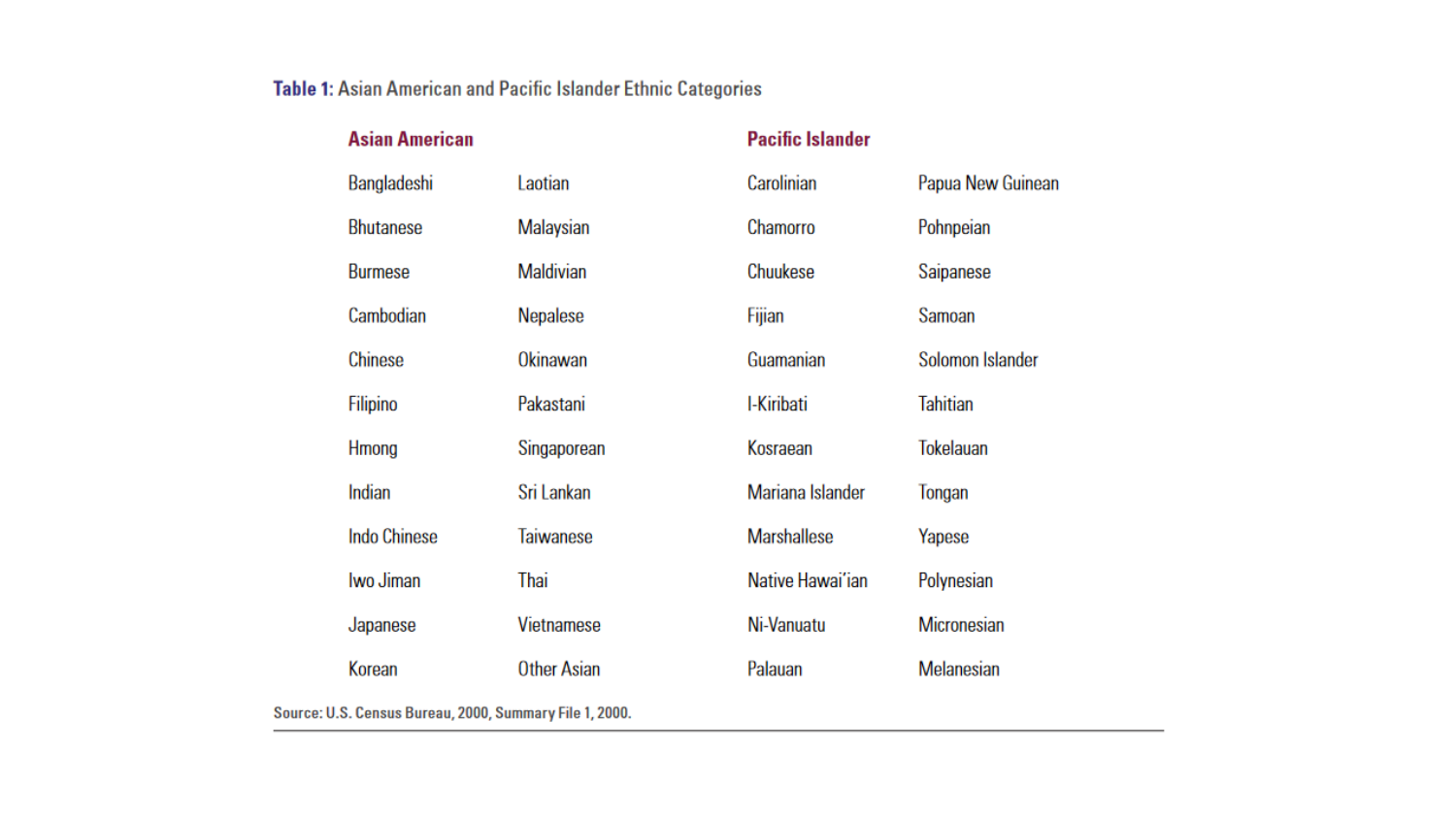#### Who Counts As Asian American? Answers by Race of Respondent

Now I am going to read you a list of different groups. After I say each one, please tell me if you think the group is very likely to be Asian or Asian American, somewhat likely, or not likely to be Asian or Asian American.



|                                      | White | Latino | Black | NHP1 | <b>ASIAN AM</b> |
|--------------------------------------|-------|--------|-------|------|-----------------|
| Chinese                              |       |        |       |      |                 |
| - Not likely to be<br>Asian/Asian Am | 5%    | 9%     | 10%   | 5%   | 5%              |
| - Don't Know                         | 11%   | 17%    | 17%   | 3%   | 7%              |
| Korean                               |       |        |       |      |                 |
| - Not likely to be<br>Asian/Asian Am | 7%    | 11%    | 11%   | 6%   | 6%              |
| - Don't Know                         | 12%   | 17%    | 19%   | 4%   | 8%              |
| Japanese                             |       |        |       |      |                 |
| - Not likely to be<br>Asian/Asian Am | 5%    | 8%     | 11%   | 6%   | 7%              |
| - Don't Know                         | 12%   | 18%    | 17%   | 2%   | 8%              |
| Filipino                             |       |        |       |      |                 |
| - Not likely to be<br>Asian/Asian Am | 15%   | 15%    | 17%   | 17%  | 6%              |
| - Don't Know                         | 14%   | 18%    | 15%   | 1%   | 9%              |
| Indian                               |       |        |       |      |                 |
| - Not likely to be<br>Asian/Asian Am | 42%   | 35%    | 34%   | 48%  | 15%             |
| - Don't Know                         | 14%   | 20%    | 19%   | 4%   | 11%             |
| Paskitani                            |       |        |       |      |                 |
| - Not likely to be<br>Asian/Asian Am | 45%   | 42%    | 45%   | 56%  | 27%             |
| - Don't Know                         | 16%   | 24%    | 22%   | 6%   | 16%             |
| Arabs or Middle Eastern people       |       |        |       |      |                 |
| - Not likely to be<br>Asian/Asian Am | 55%   | 43%    | 47%   | 59%  | 45%             |
| - Don't Know                         | 14%   | 21%    | 21%   | 6%   | 17%             |

2016 Post-Election National Asian American Survey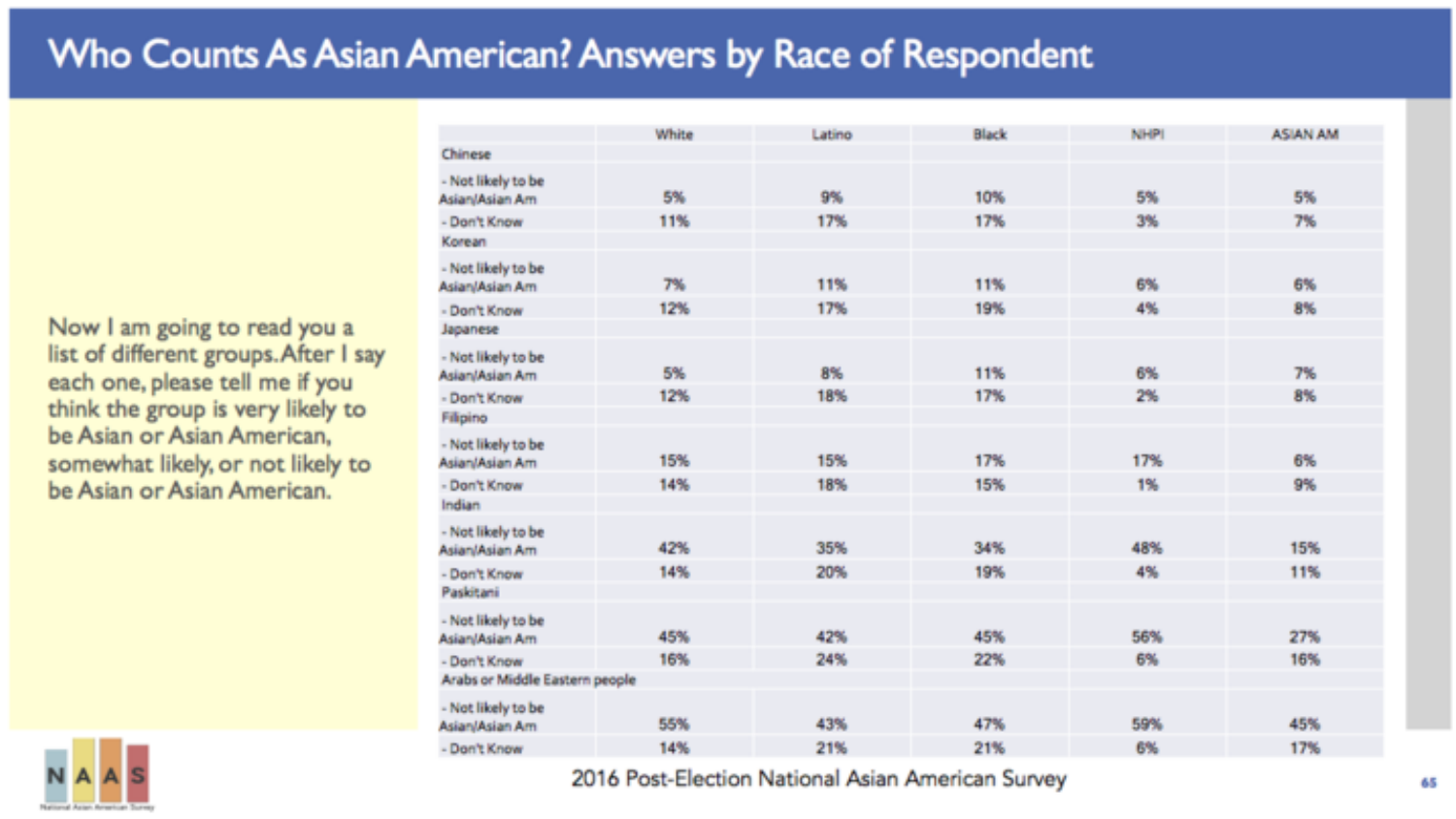### **Family values Hard-working Respect for elders Intelligent Assertive Vocal Leader Creative**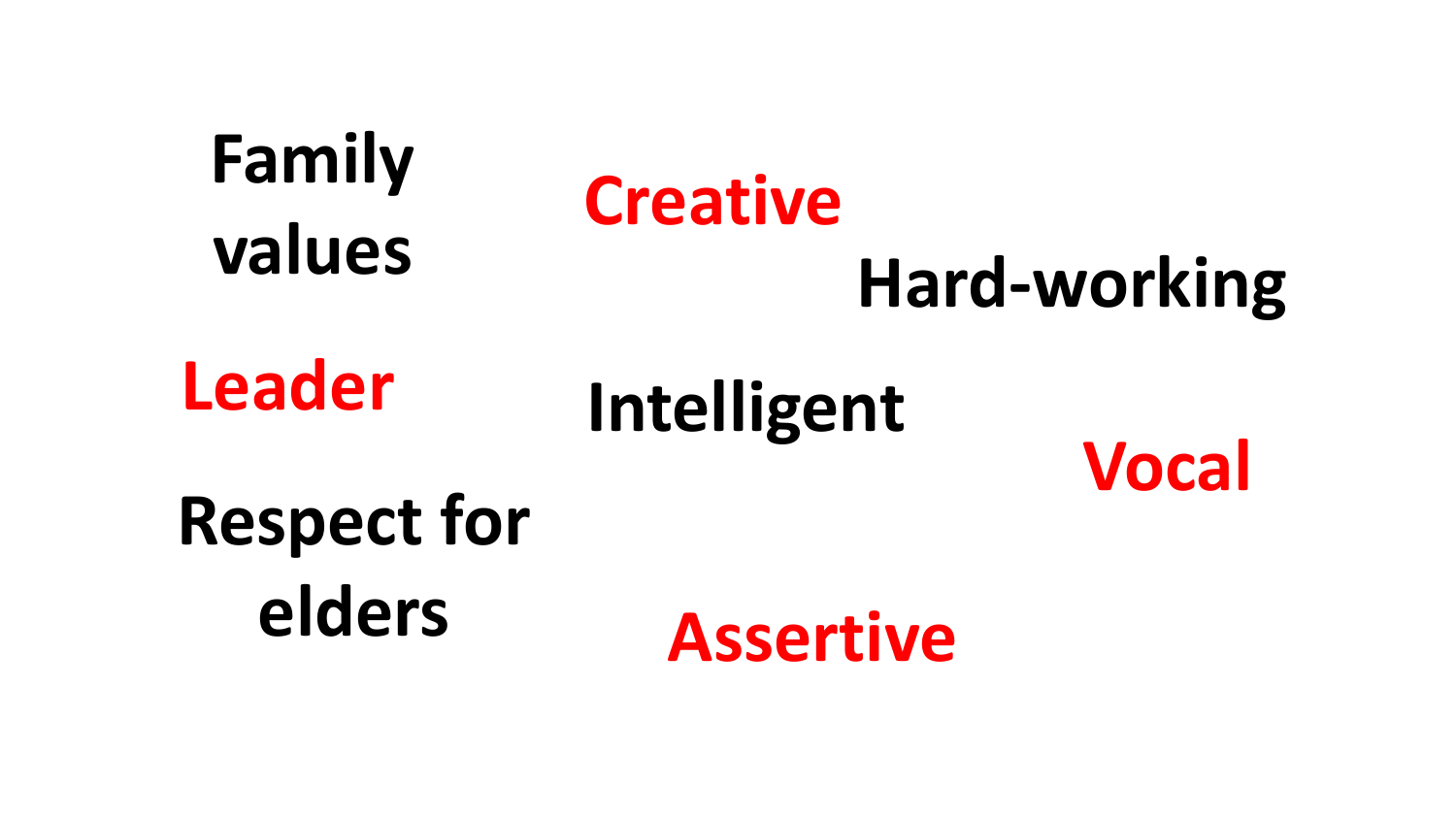# Why the model-minority stereotype?

- 1960s Civil Rights Movement and the Immigration and Nationality Acts Amendment of 1965 – Karthick Ramakrishnan
- Conflating anti-Asian racism with anti-black racism Claire Kim
- Reframing of Asian-Americans by the media Ellen Wu
	- "Success Story, Japanese-American Style" William Petersen, NYT 1966
- Racial Resentment Jamelle Bouie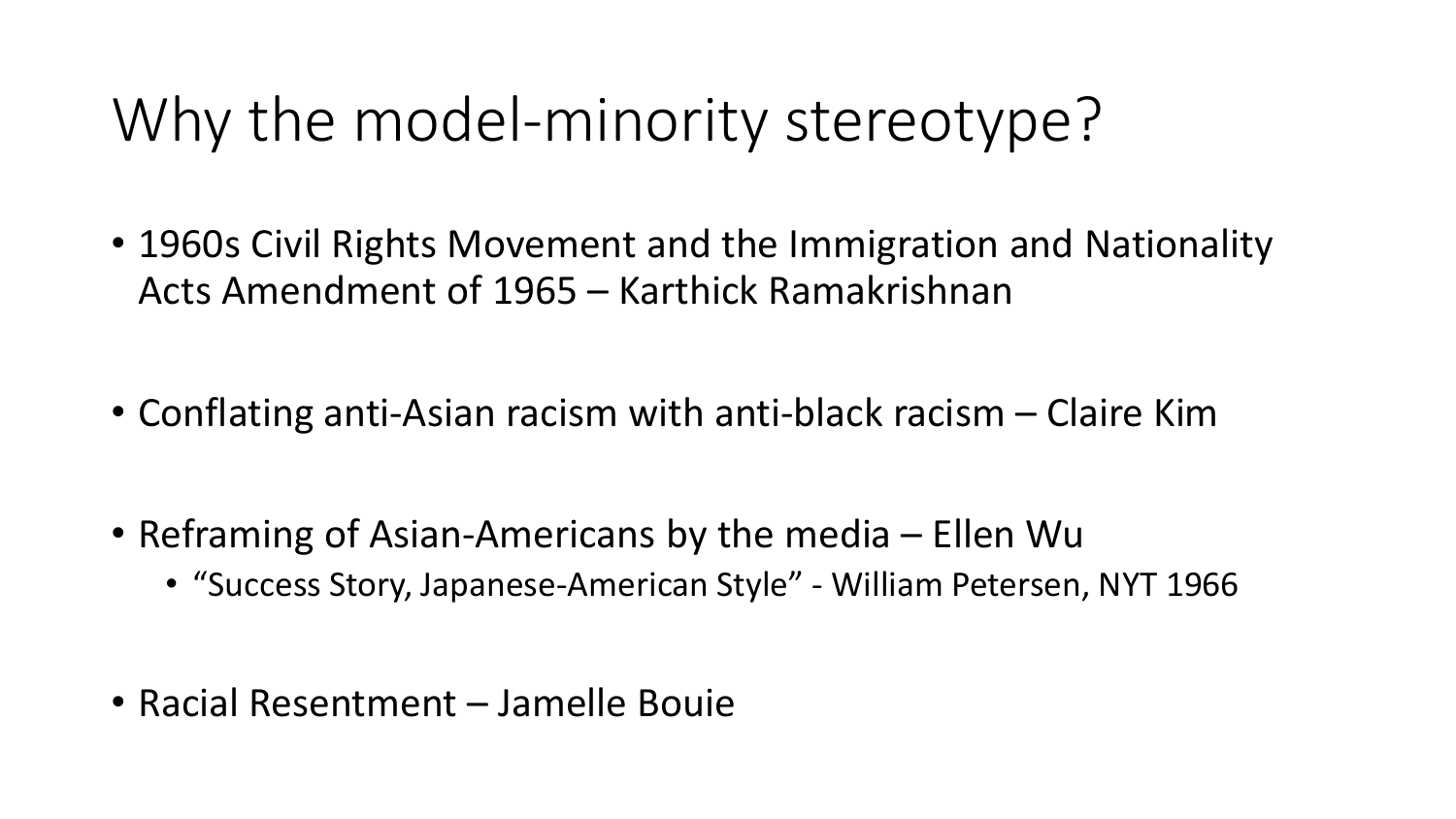# One Dimensionality of the MM Stereotype

& Bonacich, 1984; Hurh & Kim, 1989; Xie & Goyette, 2003). The influence of first-generation Asian American parents on their U.S.-born children's educational and vocational decisions may reflect their harsh experiences as immigrants in the United States as well as Confucian values (Xie & Goyette, 2003). Such

Some disagree, but I'm pretty sure that one factor is East Asia's long Confucian emphasis on education. Likewise, a focus on education also helps explain the success of Jews, who are said to have had universal male literacy 1,700 years before any other group.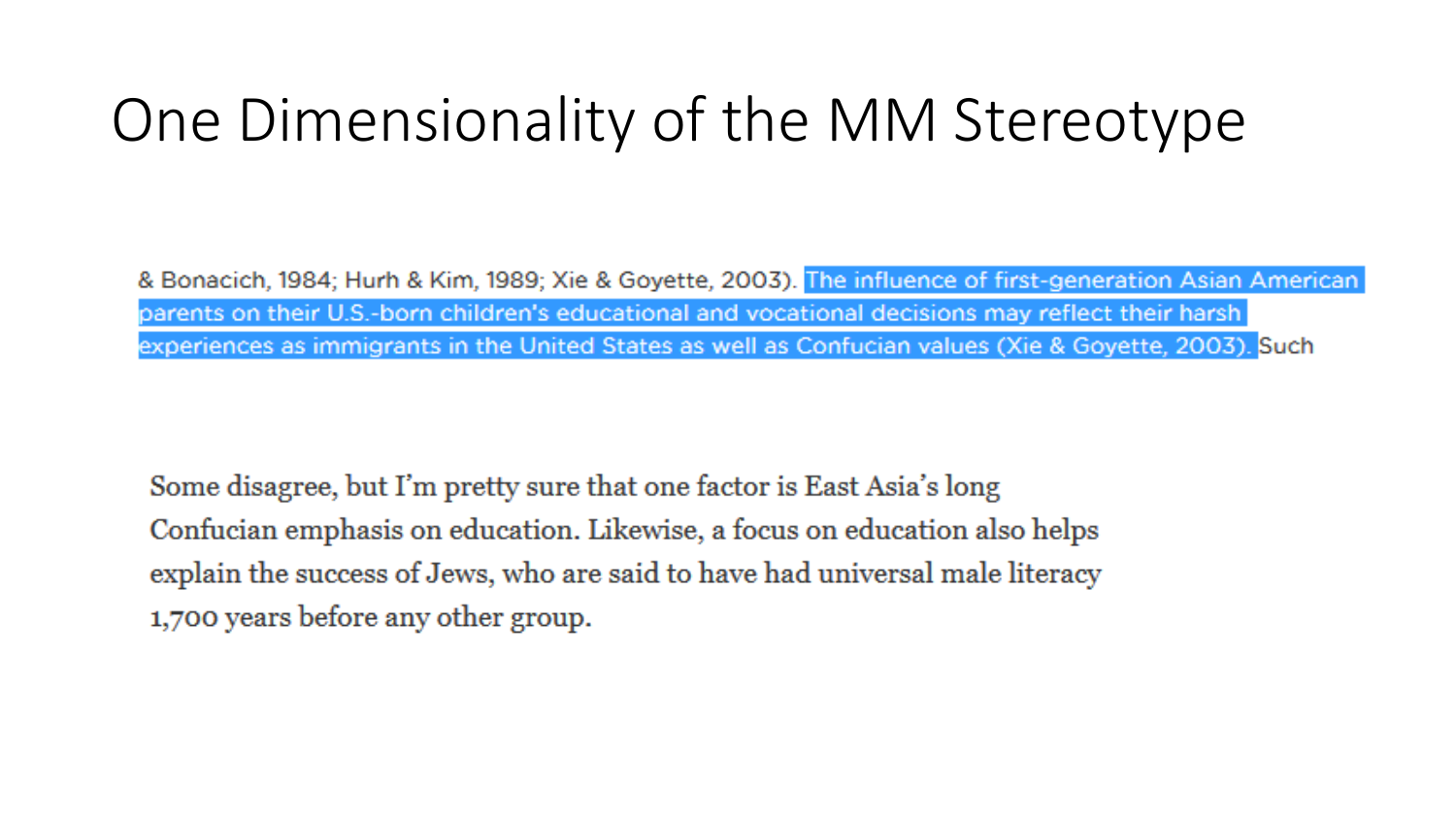#### **Bachelor's Degree or Higher**



Note: Poverty status does not include individuals in institutions, military quarters, or college dormitories. Source: U.S. Census Bureau, Summary File 1, 2000.

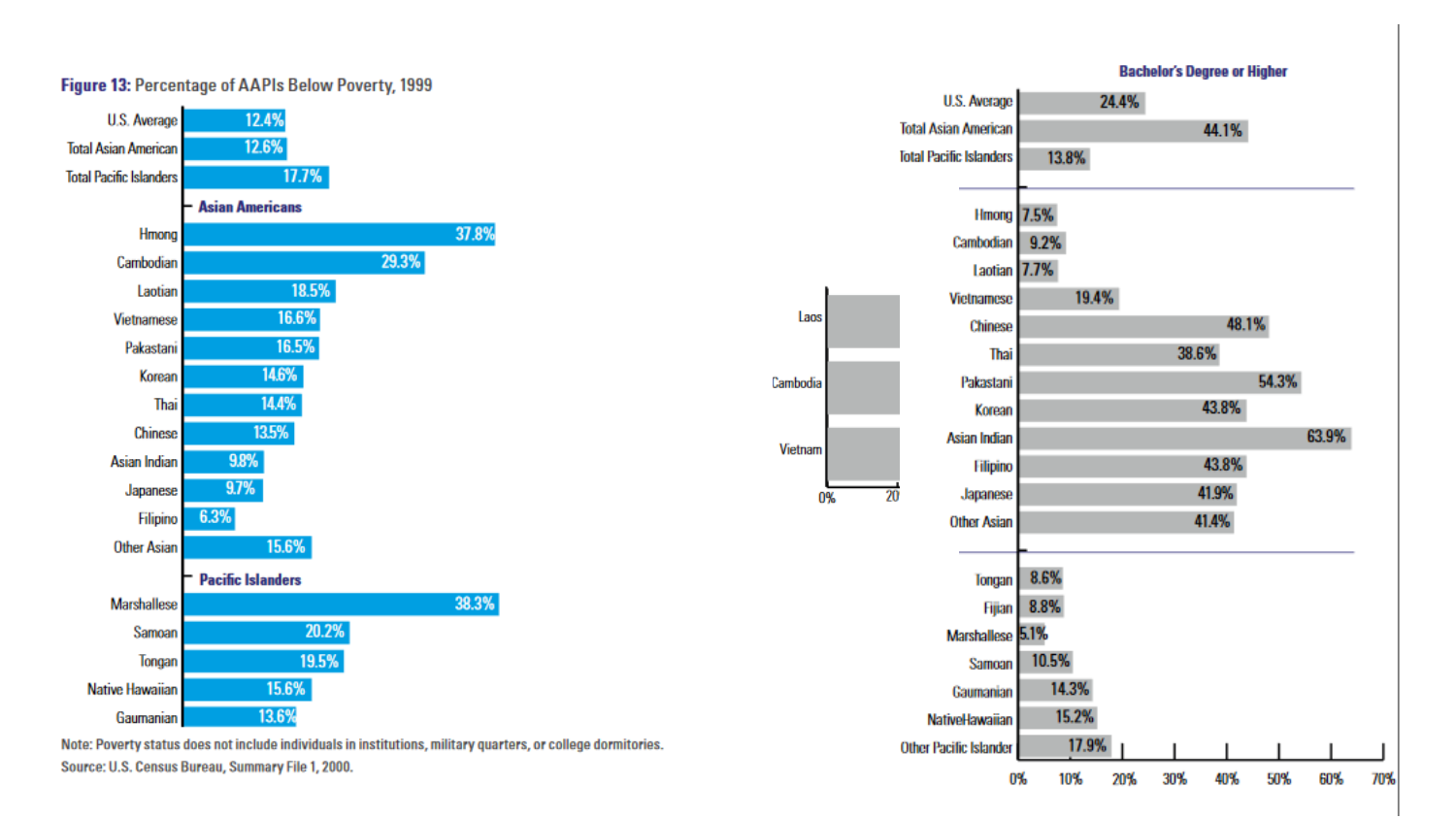# Effects of MM Stereotyping

- Mental health
	- Overburdened with expectation
- Only the most dominant voices are heard
- Discrimination within the Asian American Community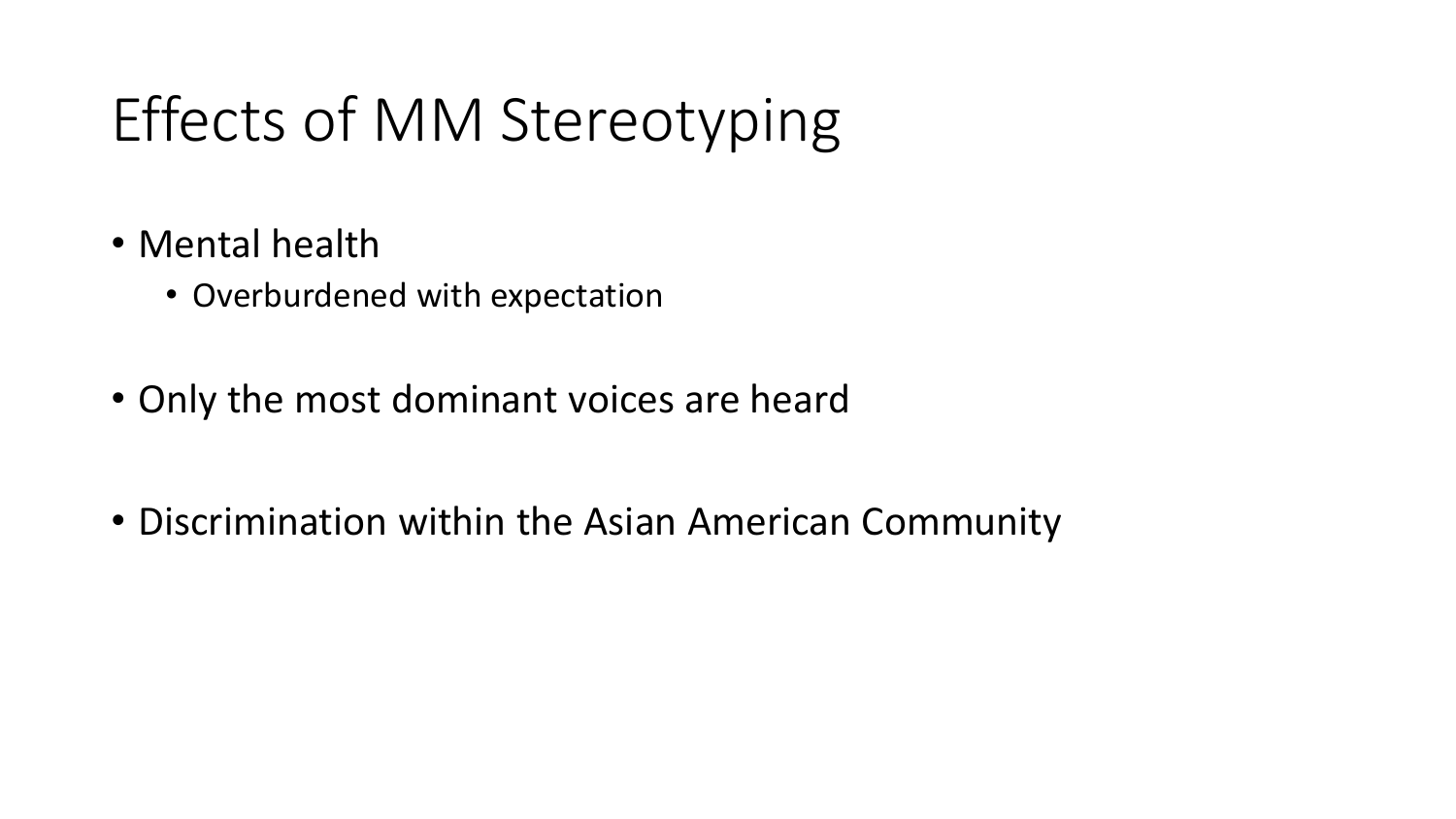## What is Affirmative Action (AA)?

Affirmative action is a term used in the USA to depict a set of laws, policies, guidelines, and government-mandated and governmentsanctioned administrative practices, including those of private institutions, **intended to end and correct the effects of a specific form of discrimination**. It seeks to end the effects of discriminatory practices that violate the inherent equality of persons who, because they share certain attributes such as sex or skin colour, have been denied opportunities on the grounds *that they are inferior or different*.

- The Oxford Handbook of Ethical Practices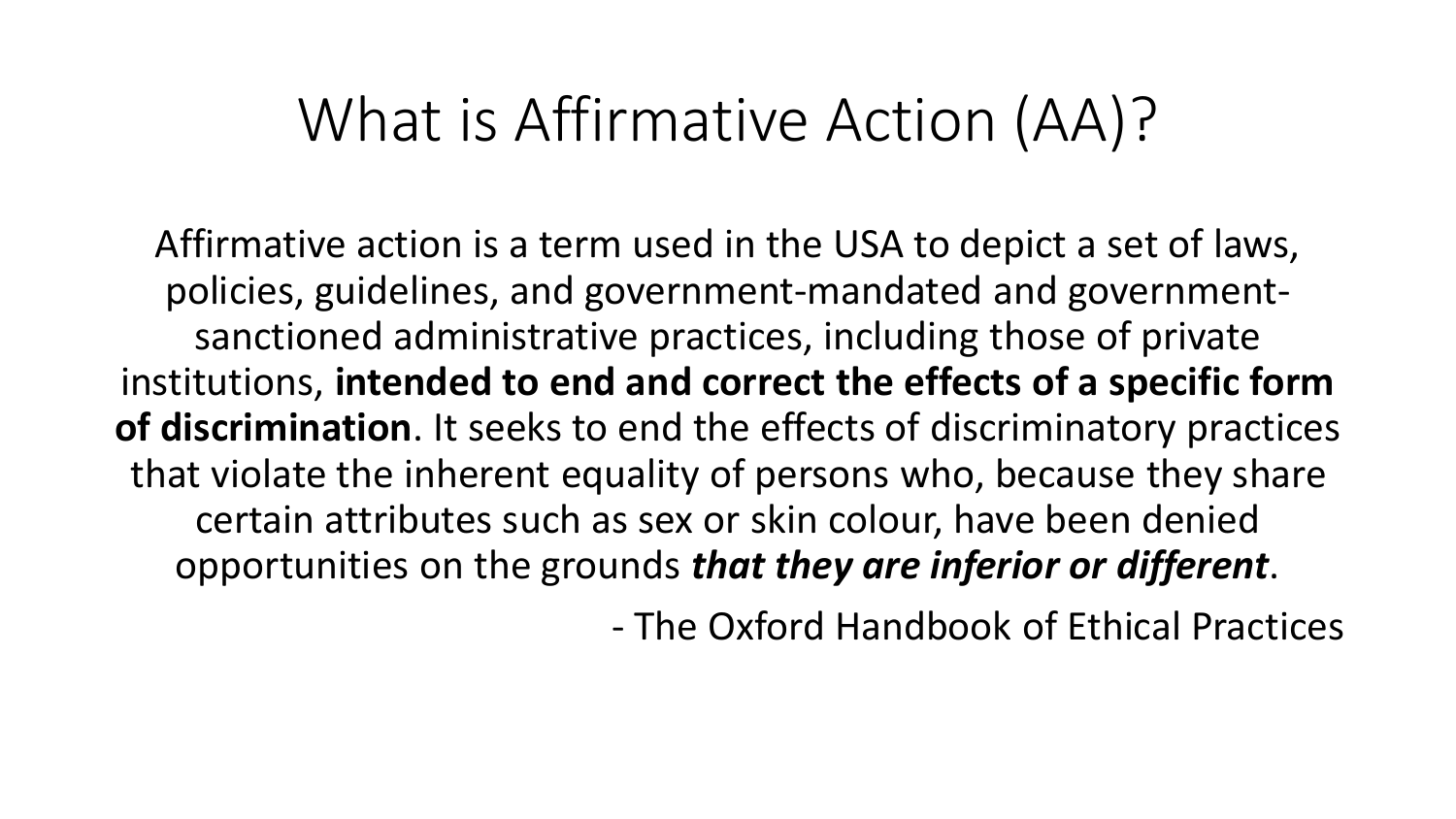### Asian-American Relationship with AA

*AAPIs have become "racial mascots" to camouflage an agenda that, if presented by Whites on their own behalf, would look too much like self-interest.* – Frank Wu and William Kidder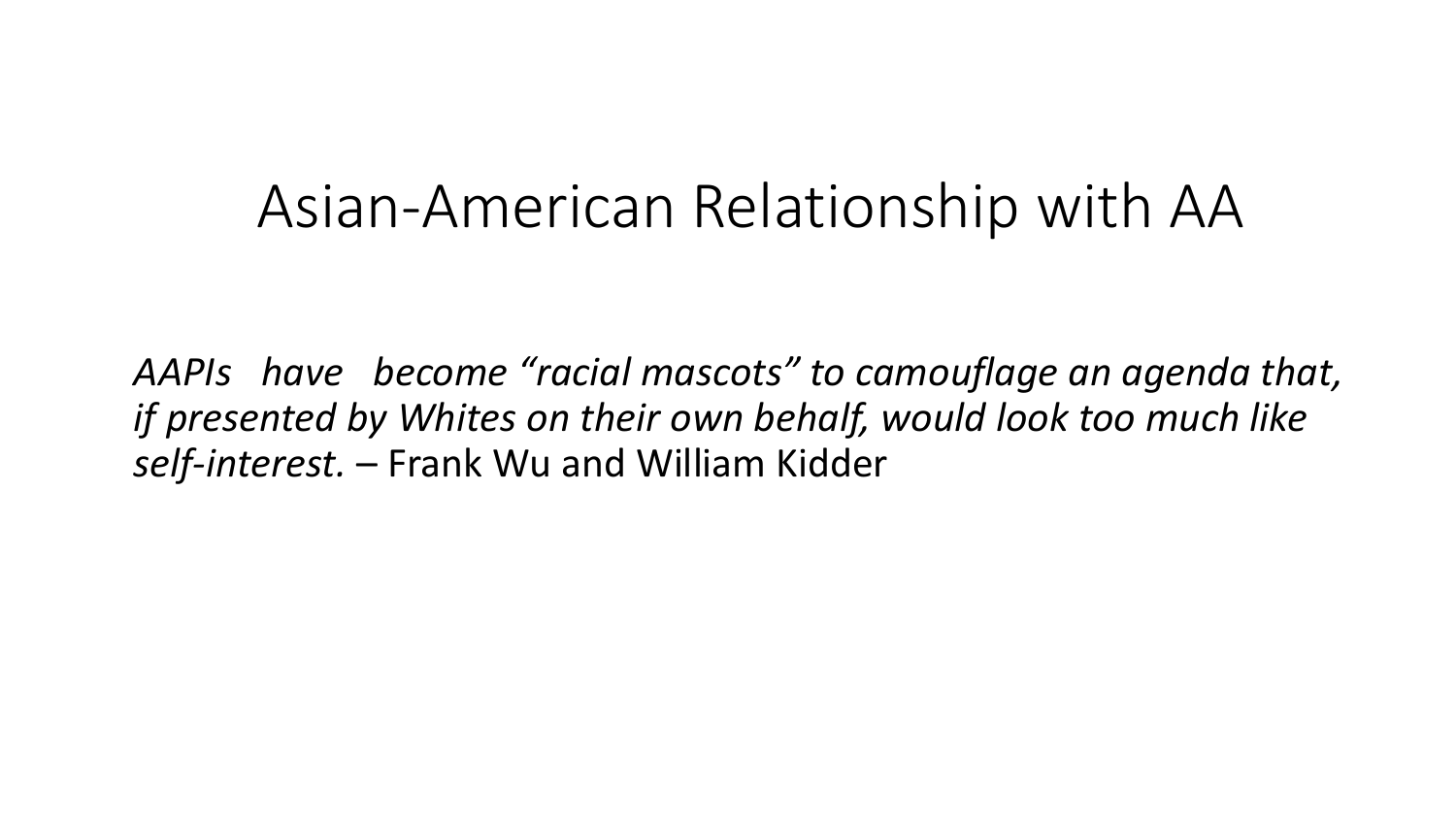

Figure 1. Racial triangulation.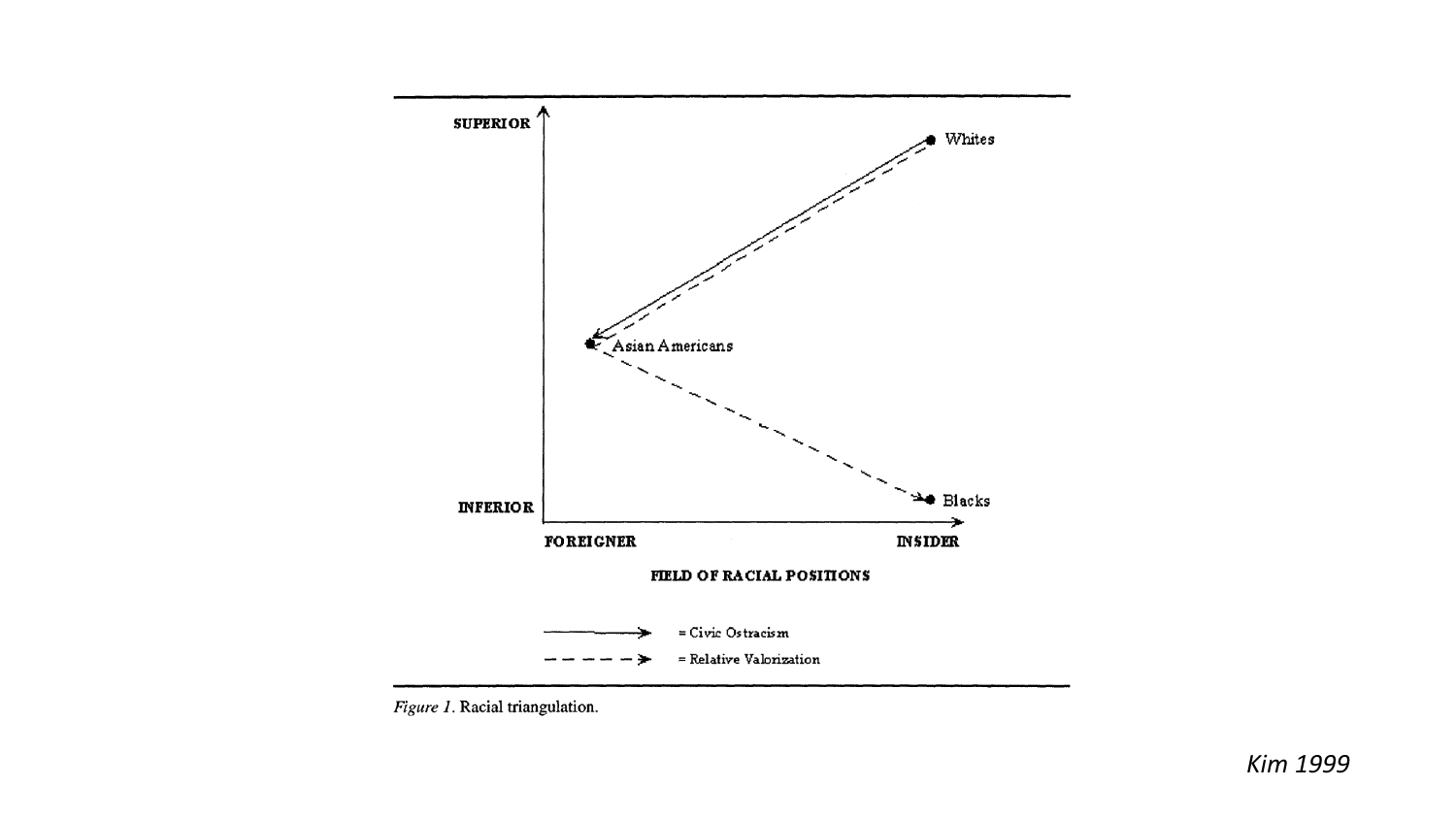

#### Figure 9: Opinion on Affirmative Action<sup>8</sup>

*[In order to promote diversity,] do you favor or oppose affirmative action programs designed to help blacks, women, and other minorities get better jobs and education?*

Source: National Asian American Survey 2012. N = 3034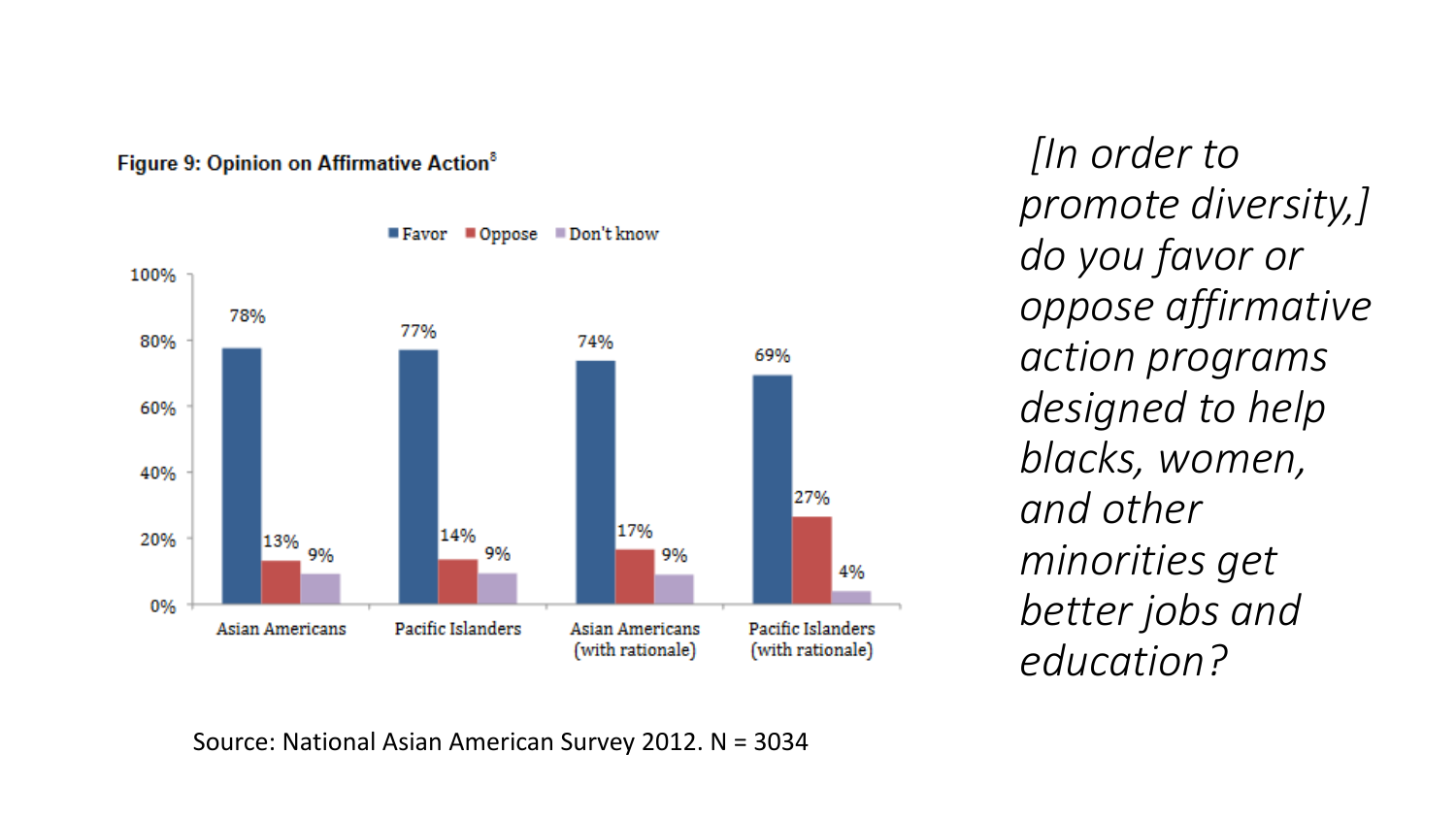| Group        | Public Institutions (on ACT scale of | Private Institutions (on SAT scale of |
|--------------|--------------------------------------|---------------------------------------|
|              | 36)                                  | 1,600)                                |
| Race         |                                      |                                       |
| --White      | --                                   | --                                    |
| --Black      | $+3.8$                               | $+310$                                |
| --Hispanic   | $+0.3$                               | $+130$                                |
| --Asian      | $-3.4$                               | $-140$                                |
| <b>Class</b> |                                      |                                       |
| --Lower      | $-0.1$                               | $+130$                                |
| --Working    | $+0.0$                               | $+70$                                 |
| --Middle     | --                                   | --                                    |
| --Upper-     | $+0.3$                               | $+50$                                 |
| Middle       |                                      |                                       |
| --Upper      | $+0.4$                               | -30                                   |

Advantages by Race and Class on the SAT and ACT at Selective Colleges, Fall 1997

#### *Espenshade 2009*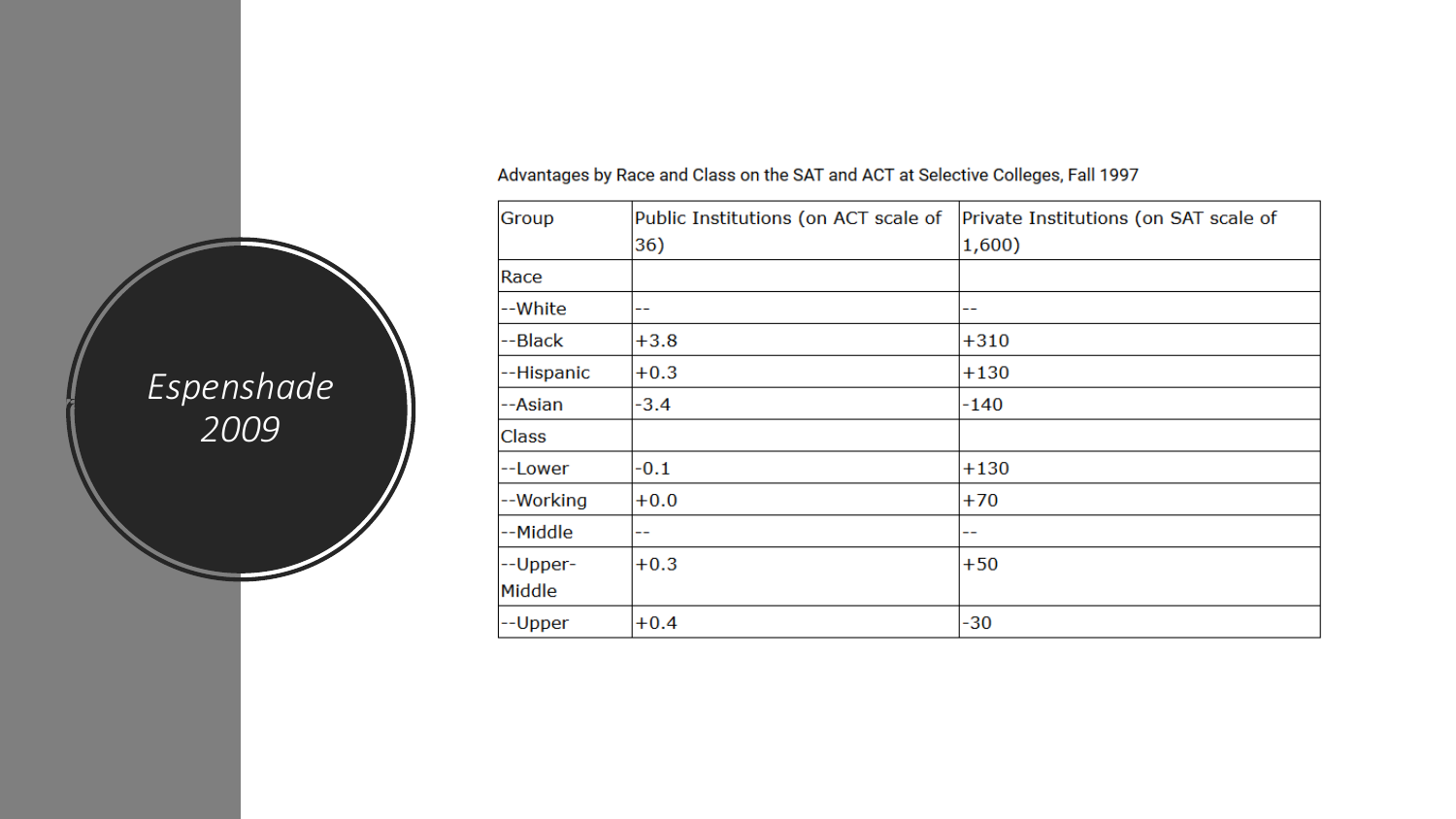## Negative Action vs Affirmative Action

#### **Negative Action Hurts Asian Americans**

Kidder, W.C. (2006). Negative Action Versus Affirmative Action: Asian Pacific Americans Are Still Caught in the Crossfire. Michigan Journal of Race and Law 605 (11), 605-24.

#### **Affirmative Action Benefits Asian Americans**

Kidder, W.C. (2006). Negative Action Versus Affirmative Action: Asian Pacific Americans Are Still Caught in the Crossfire. Michigan Journal of Race and Law 605 (11), 605-24.

Lee, S.S. (2008). The De-Minoritization of Asian Americans: A Historical Examination of the Representations of Asian Americans in Affirmative Action Admissions Policies at the University of California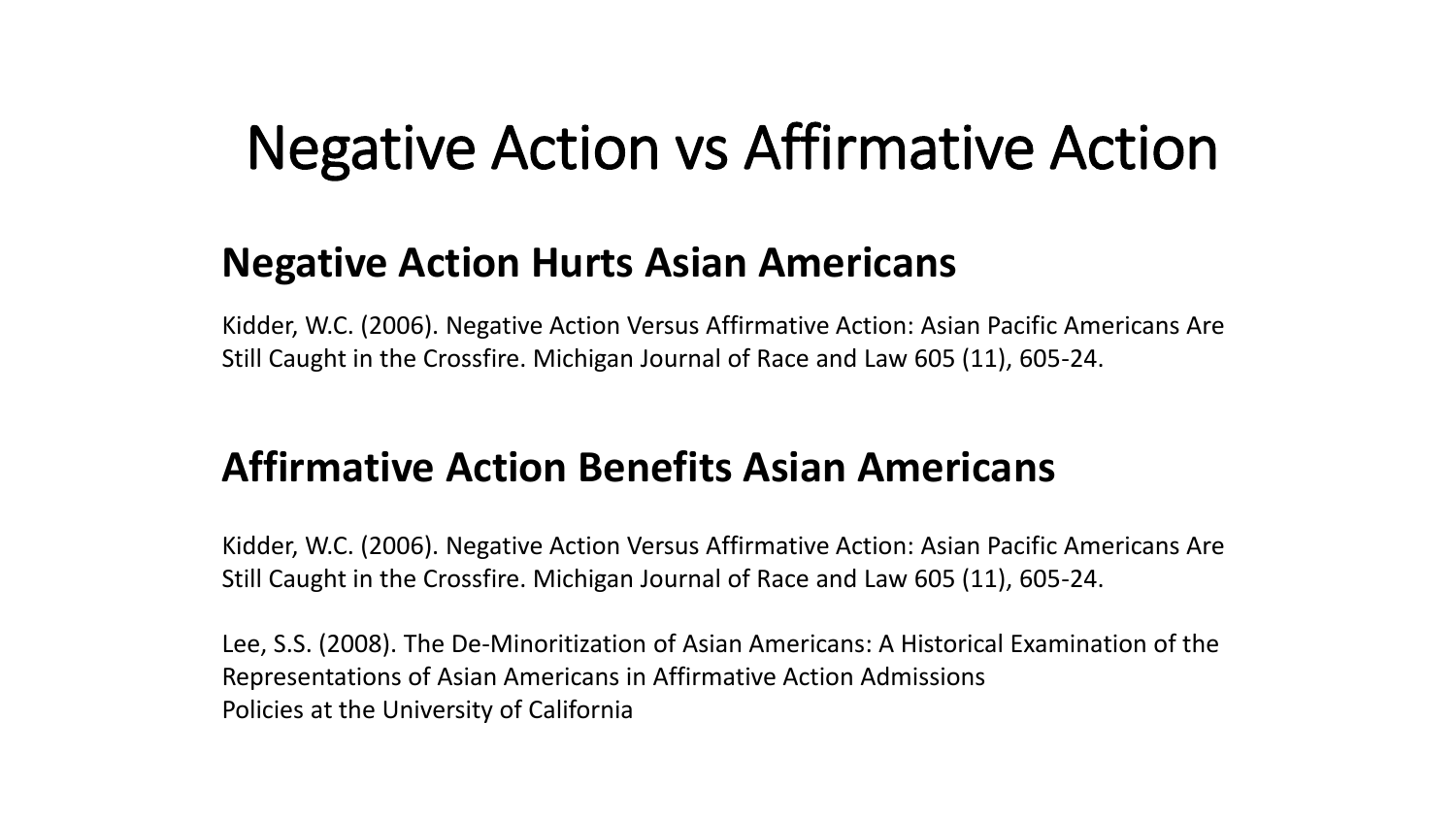## Conclusion

- Model minority stereotype hurts both Asian Americans and other minority groups
- Averaging the "Asian-American" experience hurts different Asian-American ethnicities

#### **Action Plan**

- Disaggregate of Asian-American data Inside Higher Ed Article
- Educate policymakers and university administrators about Asian-American diversity
- Educate Asian-Americans about Negative Action vs Affirmative Action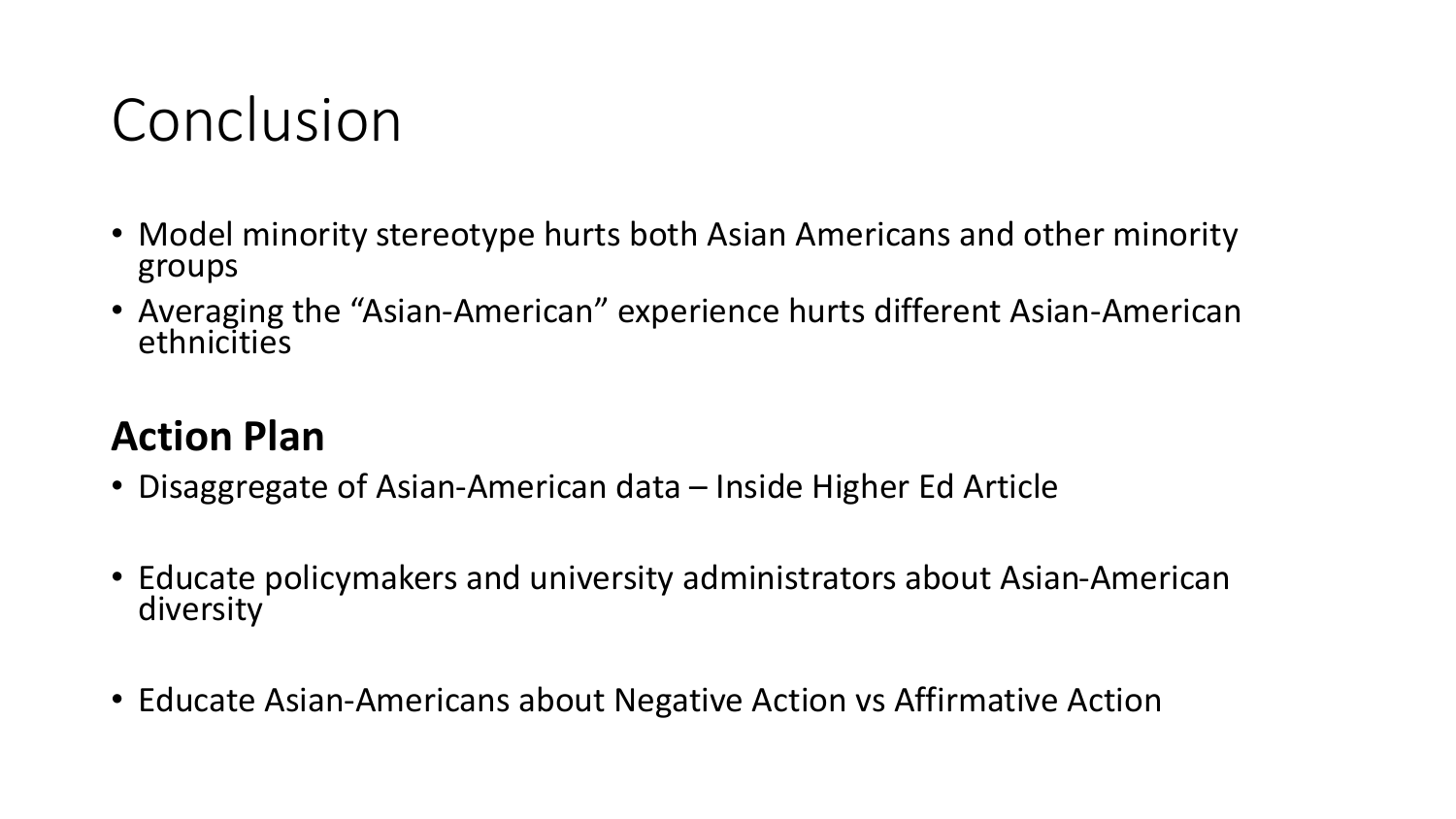## Discussion

- How can we do better public outreach to educate people about diversity within the Asian American community and misconceptions regarding Affirmative Action?
- If you have been in a committee in the past, what actions have you taken/could have taken to ensure Affirmative Action and not Negative Action?